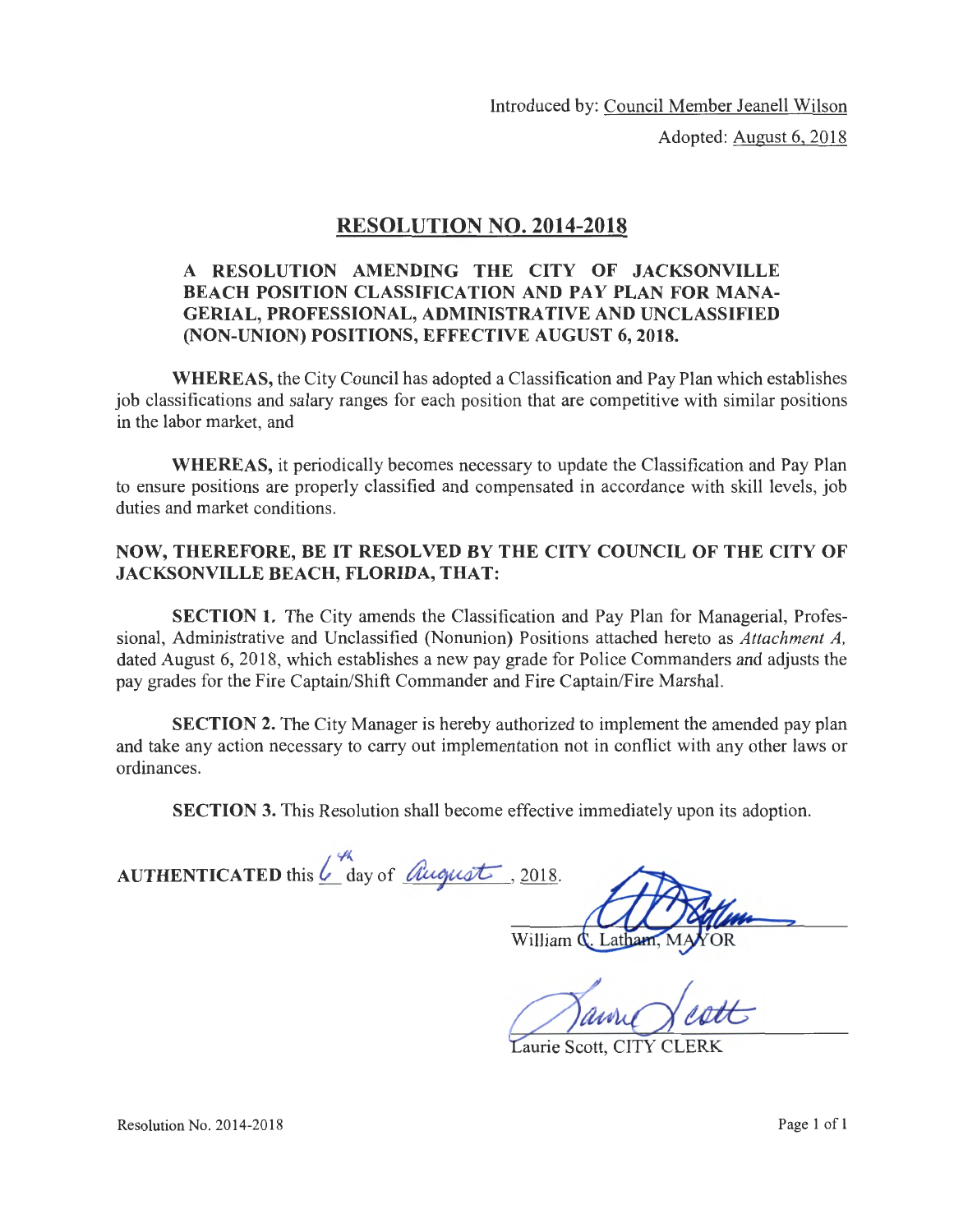Attachment A

# CITY OF JACKSONVILLE BEACH

## POSITION CLASSIFICATION AND PAY PLAN



Classification and Pay Plan

For

Managerial, Professional, Administrative and Unclassified (Nonunion)

> Effective October 1,20 16 Amended February 6, 2017 Amended May 1, 2017 Amended September 18, 2017 Amended February 19, 2018 Amended July 16, 2018 Amended August 6. 2018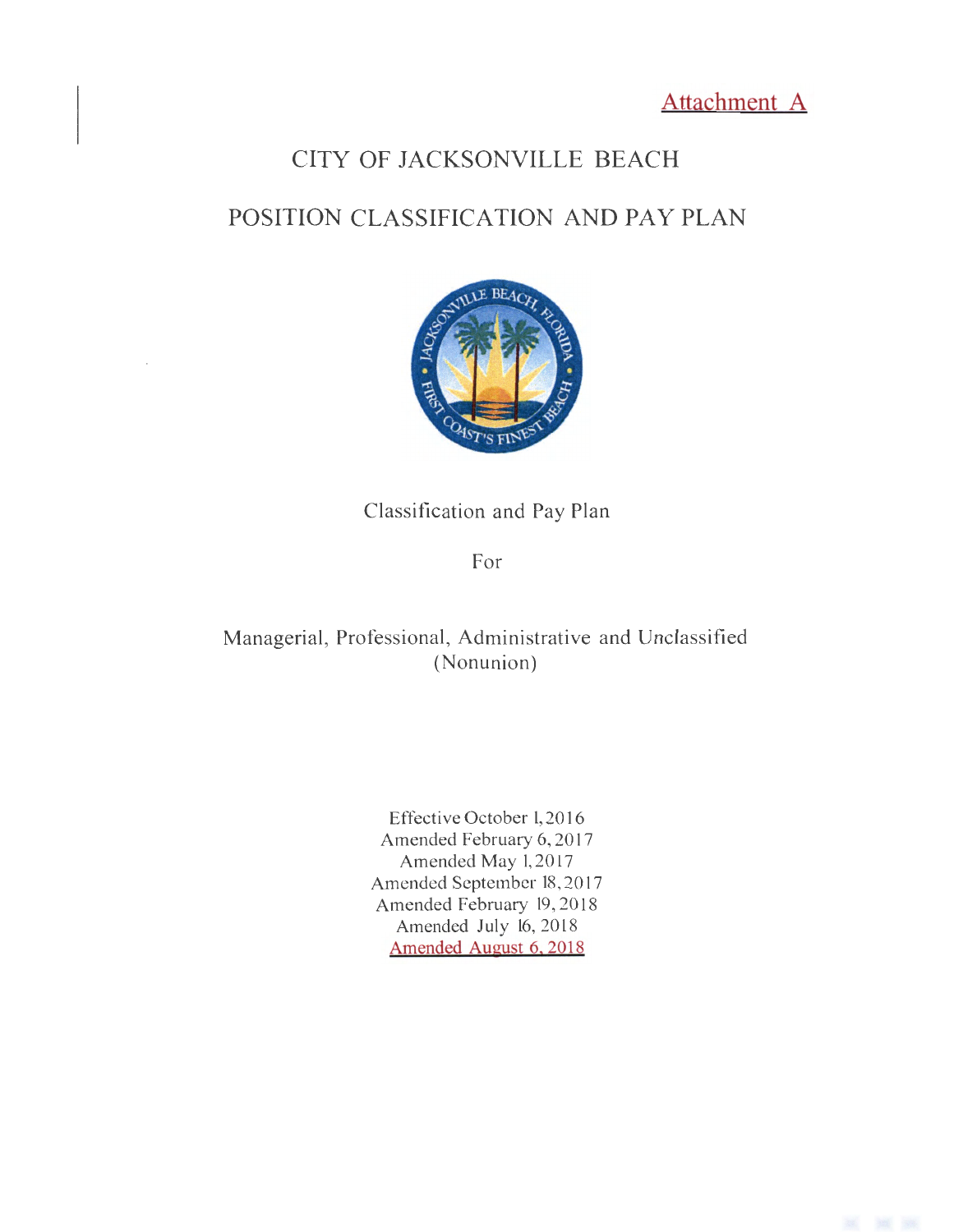| <b>CLASSIFITELIPHEN</b>                                    |            | <b>PUSITION TITLE</b>                       | <b>GRADE</b> |
|------------------------------------------------------------|------------|---------------------------------------------|--------------|
| Department Director                                        | ₩          | Chief Financial Officer                     | 138          |
|                                                            | $^\star$   | Deputy City Manager                         | 141          |
|                                                            | $^{\star}$ | Director of Beaches Energy Services         | 141          |
|                                                            | *          | Director of Human Resources                 | 135          |
|                                                            | $^{\star}$ | Director of Parks and Recreation            | 135          |
|                                                            | $^\star$   | Director of Planning and Development        | 135          |
|                                                            | $\star$    | Director of Public Works                    | 138          |
|                                                            | $^\star$   | Fire Chief                                  | 137          |
|                                                            | $\star$    | Police Chief                                | 138          |
| Administrative, Fiscal &                                   |            |                                             |              |
| Related                                                    | *          | Accountant                                  | 126          |
|                                                            | $^\star$   | <b>Account ing Supervisor</b>               | 130          |
|                                                            |            | Administrative Assistant                    | 120          |
|                                                            |            | <b>Assistant City Clerk</b>                 | 124          |
|                                                            | $^\star$   | Assistant Customer Service Supervisor       | 125          |
|                                                            | *          | Assistant Finance/Budget Officer            | 134          |
|                                                            | $^\star$   | Assistant to the City Manager               | 123          |
|                                                            | *          | Associate Business Analyst                  | 126          |
|                                                            |            | <b>Building Maintenance Supervisor</b>      | 122          |
|                                                            | *          | <b>Building Official</b>                    | 132          |
|                                                            | *          | <b>Business Analyst</b>                     | 131          |
|                                                            | $^\star$   | Business Relations/Conservation Coordinator | 122          |
|                                                            |            | Chief Storekeeper                           | 119          |
|                                                            | $^{\star}$ | <b>City Clerk</b>                           | 129          |
|                                                            |            | <b>Clerical Assistant</b>                   | 114          |
|                                                            | $\star$    | <b>Customer Service Supervisor</b>          | 129          |
|                                                            |            | Database Administrator                      | 126          |
|                                                            | $\star$    | <b>GIS Administrator</b>                    | 130          |
|                                                            |            | Human Resources Generalist                  | 124          |
|                                                            | *          | Information Systems Supervisor              | 134          |
|                                                            | $^\star$   | Internal Auditor                            | 129          |
|                                                            | *          | Network Engineer                            | 130          |
|                                                            | *          | Payroll/Benefits Administrator              | 130          |
|                                                            |            | Payroll Specialist                          | 120          |
|                                                            | *          | Planning Official                           | 132          |
|                                                            |            | Project/Safety Coordinator                  | 118          |
|                                                            | *          | Property and Procurement Officer            | 134          |
|                                                            | *          | Procurement Administrator                   | 128          |
|                                                            |            | Procurement Associate                       | 124          |
|                                                            |            | <b>Staff Assistant</b>                      | 117          |
|                                                            | $^\star$   | Senior Planner                              | 129          |
|                                                            | *          | System Administrator                        | 129          |
|                                                            | *.         | System Administrator/Public Safety          | 129          |
|                                                            | *          | Utilities Accountant/Analyst                | 125          |
| * Exempt from ove lime under the Fair Labor Standards Act. |            |                                             |              |

## **SECTION II CLASSIFICATIONS AND PAY GRADES-B**

Classification and Pay Plan Effective October 1, 2016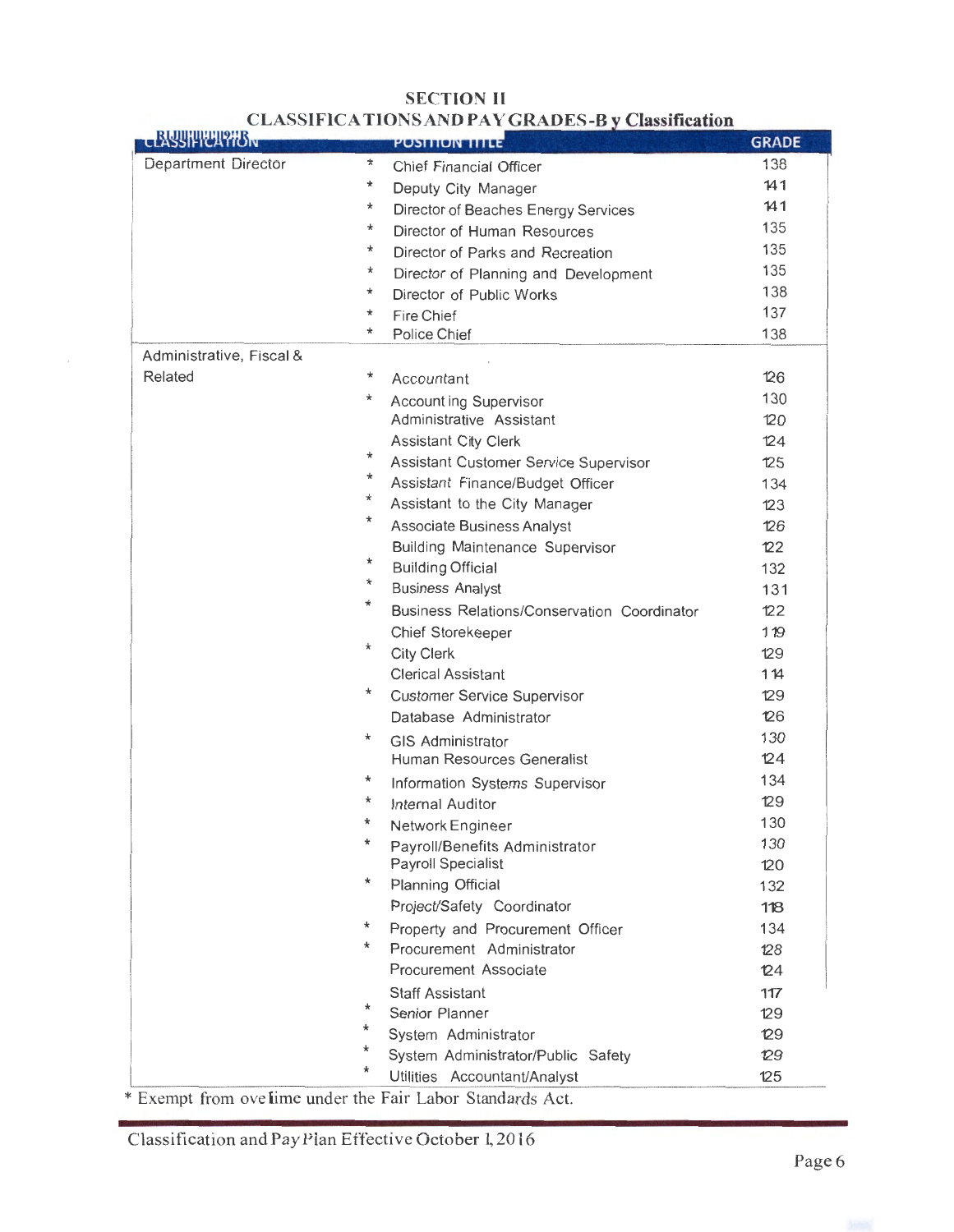## **CLASSIFICATIONS AND PAY GRADES**

| <b>By Classification</b>  |                                                           |              |  |
|---------------------------|-----------------------------------------------------------|--------------|--|
| <b>CLASSIFICATION</b>     | <b>POSITION TITLE</b>                                     | <b>GRADE</b> |  |
| <b>Electric Utilities</b> | ÷<br>Construction & Maintenance Supervisor                | 132          |  |
|                           | Electric Safety & Training Supervisor                     | 129          |  |
|                           | *<br>Electric Utilities Superintendent                    | 136          |  |
|                           | *<br><b>Electrical Engineer</b>                           | 133          |  |
|                           | *<br>Electrical Engineer (Registered PE}                  | 134          |  |
|                           | *<br><b>Electrical Engineering Supervisor</b>             | 136          |  |
|                           | $^\star$<br>Meter Services Supervisor                     | 127          |  |
|                           | *<br><b>System Operations Supervisor</b>                  | 134          |  |
| <b>Public Works</b>       | *<br>Distribution & Collection Superintendent             | 131          |  |
|                           | $^\star$<br>GIS Systems Analyst                           | 128          |  |
|                           | $^\star$<br>Public Works City Engineer                    | 135          |  |
|                           | *<br>Public Works Project Engineer                        | 135          |  |
|                           | *<br>Streets Superintendent                               | 131          |  |
|                           | *<br>Utility Plant Supervisor                             | 131          |  |
|                           | Utility Plant Maintenance Supervisor                      | 127          |  |
|                           | Assistant Ocean Rescue Supervisor                         | 118          |  |
| Parks and Recreation      | <b>Beach Patrol Guard</b>                                 | Unclassified |  |
|                           | <b>Beach Patrol Lieutenant</b>                            | Unclassified |  |
|                           | Director of Golf Instruction                              | 112          |  |
|                           | <b>Events Coordinator</b>                                 | 122          |  |
|                           | Golf Cart/Range Attendant                                 | 108          |  |
|                           | $^\star$<br>Golf Course Superintendent                    | 127          |  |
|                           | $^\star$<br>Golf Course/Pa rk Maintenance Superintendent  | 127          |  |
|                           | *<br>Golf Professional                                    | 126          |  |
|                           | <b>Golf Shop Attendant</b>                                | 112          |  |
|                           | Golf Starter                                              | 108          |  |
|                           | Ocean Rescue Supervisor                                   | 120          |  |
|                           | <b>Recreation Leader</b>                                  | 114          |  |
|                           | <b>Recreation Program Assistant</b>                       | 115          |  |
|                           | $^\star$<br>Recreation Superintendent                     | 126          |  |
|                           | Rec;reation Supervisor                                    | 123          |  |
|                           | <b>Tennis Court Attendant</b>                             | 108          |  |
|                           | *<br><b>Facility Manager</b>                              | 117          |  |
| <b>Public Safety</b>      | $^\star$<br>Fire Captain/Fire Marshal                     | 405          |  |
|                           | $^\star$<br>Fire Captain/Shift Commander                  | 404          |  |
|                           | Police Accreditation Manager                              | 122          |  |
|                           | $^\star$<br>Police Commander                              | 183          |  |
|                           | Police Officer Part Time                                  | 180          |  |
|                           | Police Records Supervisor                                 | 119          |  |
|                           | Police Sergeant (Non-Union)                               | 182          |  |
|                           | Police Volunteer Coordinator                              | 115          |  |
|                           | <b>Public Safety Communications Supervisor</b>            | 126          |  |
|                           | <b>School Crossing Guard</b>                              | Unclassified |  |
|                           | *Exempt from overtime under the Fair Labor Standards Act. |              |  |

Classification and Pay Plan Effective October 1, 2016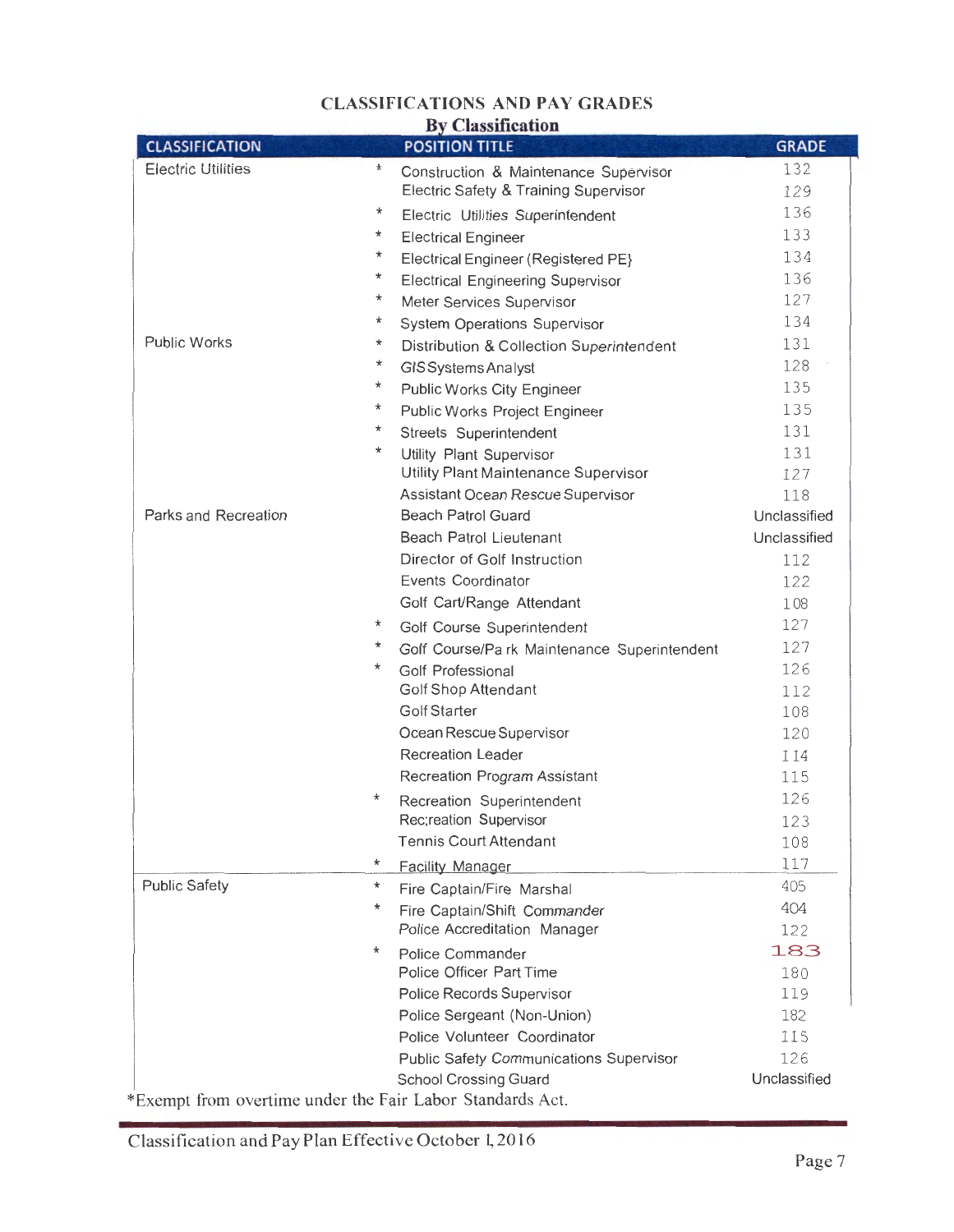## **CLASSIFICATlONS AND PAY GRADES**

| <b>v</b> Grade |  |
|----------------|--|
|----------------|--|

| <b>GRADE</b>   | <i><u>Ly Giund</u></i><br><b>POSITION TITLE</b>   |
|----------------|---------------------------------------------------|
| 108            | Golf Cart/Range Attendant                         |
| 108            | Golf Starter                                      |
| 108            | <b>Tennis Court Attendant</b>                     |
| 112            | Golf Shop Attendant                               |
| 112            | Director of Golf Instruction                      |
| 114            | <b>Clerical Assistant</b>                         |
| 114            | Recreation Leader                                 |
| 115            | Police Volunteer Coordinator                      |
| 115            | Recreation Program Assistant                      |
| 117            | <b>Staff Assistant</b>                            |
| 117            | *<br><b>Facility Manager</b>                      |
| 118            | Assistant Ocean Rescue Supervisor                 |
| 118            | Project/Safety Coordinator                        |
| 119            | Chief Storekeeper                                 |
| 120            | Ocean Rescue Supervisor                           |
| 119            | Police Records Supervisor                         |
| 120            | Administrative Assistant                          |
| 120            | Payroll Specialist                                |
| 122            | <b>Building Maintenance Supervisor</b>            |
| 122            | *<br>Business Relations/Conservation Coordinator  |
| 122            | Events Coordinator                                |
| 122            |                                                   |
| 123            | Police Accreditation Manager                      |
|                | <b>Recreation Supervisor</b><br>*                 |
| 123            | Assistant to the City Manager                     |
| 124            | <b>Assistant City Clerk</b>                       |
| 124            | Human Resources Generalist                        |
| 124            | Procurement Associate<br>*                        |
| 125            | Assistant Customer Service Supervisor<br>*        |
| $\mathbb{Z}^5$ | Utilities Accountant/Analyst<br>*                 |
| 126            | Accountant                                        |
| 126            | *<br>Associate Business Analyst                   |
| 126            | Database Administrator<br>$\star$                 |
| 126            | Recreation Superintendent                         |
| 126            | *<br><b>Golf Professional</b>                     |
| 126            | <b>Public Safety Communications Supervisor</b>    |
| 127            | $^\star$<br>Golf Course Superintendent            |
| 127            | *<br>Golf Course/Parks Maintenance Superintendent |
| 127            | *<br>Meter Services Supervisor                    |
| 127            | Utility Plant Maintenance Supervisor              |
| 128            | *<br><b>GIS Systems Analyst</b>                   |
| 128            | *<br>Procurement Administrato r                   |
| 129            | *<br><b>City Clerk</b>                            |
| 129            | $^\star$<br><b>Customer Service Supervisor</b>    |
| 129            | Electric Safety & Training Supervisor             |

\* Exempt from overtime under the Fair Labor Standards Act.

Classification and Pay Plan Effective October 1, 2016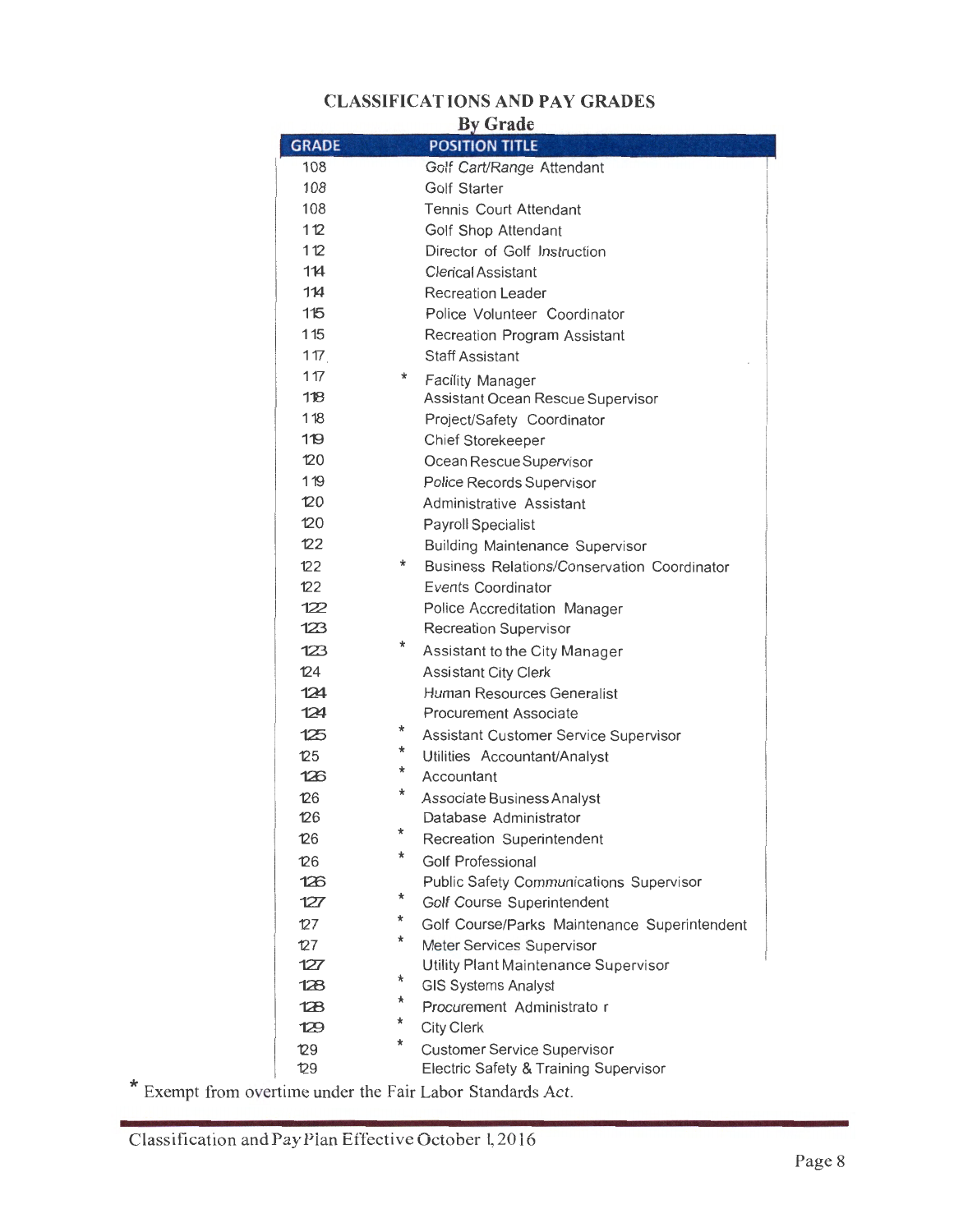## CLASSIFICATIONS AND PAY GRADES **By Grade**

| <b>GRADE</b> |          | <b>POSITION TITLE</b>                    |
|--------------|----------|------------------------------------------|
| 129          | *        | Internal Auditor                         |
| 129          | $^\star$ | System Administrator                     |
| 129          | $^\star$ | System Administrator/Public Safety       |
| 130          | $^\star$ | <b>Accounting Supervisor</b>             |
| 130          | *        | <b>GIS Administrator</b>                 |
| 130          | $^\star$ | Network Engineer                         |
| 130          | *        | Payroll/Benefits Administrator           |
| 131          | *        | <b>Business Analyst</b>                  |
| 131          | *        | Distribution & Collection Superintendent |
| 131          | *        | Streets Superintendent                   |
| 131          | *        | Utility Plant Supervisor                 |
| 132          | *        | <b>Building Official</b>                 |
| 132          | *        | Construction & Maintenance Supervisor    |
| 132          | $^\star$ | Planning Official                        |
| 133          | $^\star$ | <b>Electrical Engineer</b>               |
| 183          | $^\star$ | Police Commander                         |
| 134          | *        | Assistant Finance/Budget Officer         |
| 134          | *        | Electrical Engineer (Registered PE)      |
| 134          | $^\star$ | Information Systems Supervisor           |
| 134          | ★        | Property and Procurement Officer         |
| 134          | *        | <b>System Operations Supervisor</b>      |
| 135          | *        | Director of Human Resources              |
| 135          | *        | Director of Parks and Recreation         |
| 135          | $^\star$ | Director of Planning and Development     |
| 135          | $^\star$ | Public Works City Engineer               |
| 135          | ★        | Public Works Project Engineer            |
| 136          | $^\star$ | <b>Electrical Engineering Supervisor</b> |
| 136          | *        | <b>Electric Utilities Superintendent</b> |
| 137          | $^\star$ | <b>Fire Chief</b>                        |
| 138          | $^\star$ | <b>Director of Public Works</b>          |
| 138          | ★        | <b>Chief Financial Officer</b>           |
| 138          | $^\star$ | <b>Police Chief</b>                      |
| 141          | *        | Deputy City Manager                      |
| 141          | $^\star$ | Director of Beaches Energy Services      |
| 180          |          | <b>Police Officer Part Time</b>          |
| 182          |          | Police Sergeant (Non-Union)              |
| 404          | $^\star$ | Fire Captain/Shift Commander             |
| 405          | $^\star$ | Fire Captain/Fire Marshall               |
| Unclassified |          | <b>Beach Patrol Guard</b>                |
| Unclassified |          | <b>Beach Patrol Lieutenant</b>           |
| Unclassified |          | <b>School Crossing Guard</b>             |

\* Exempt from overtime under the Fair Labor Standards Act.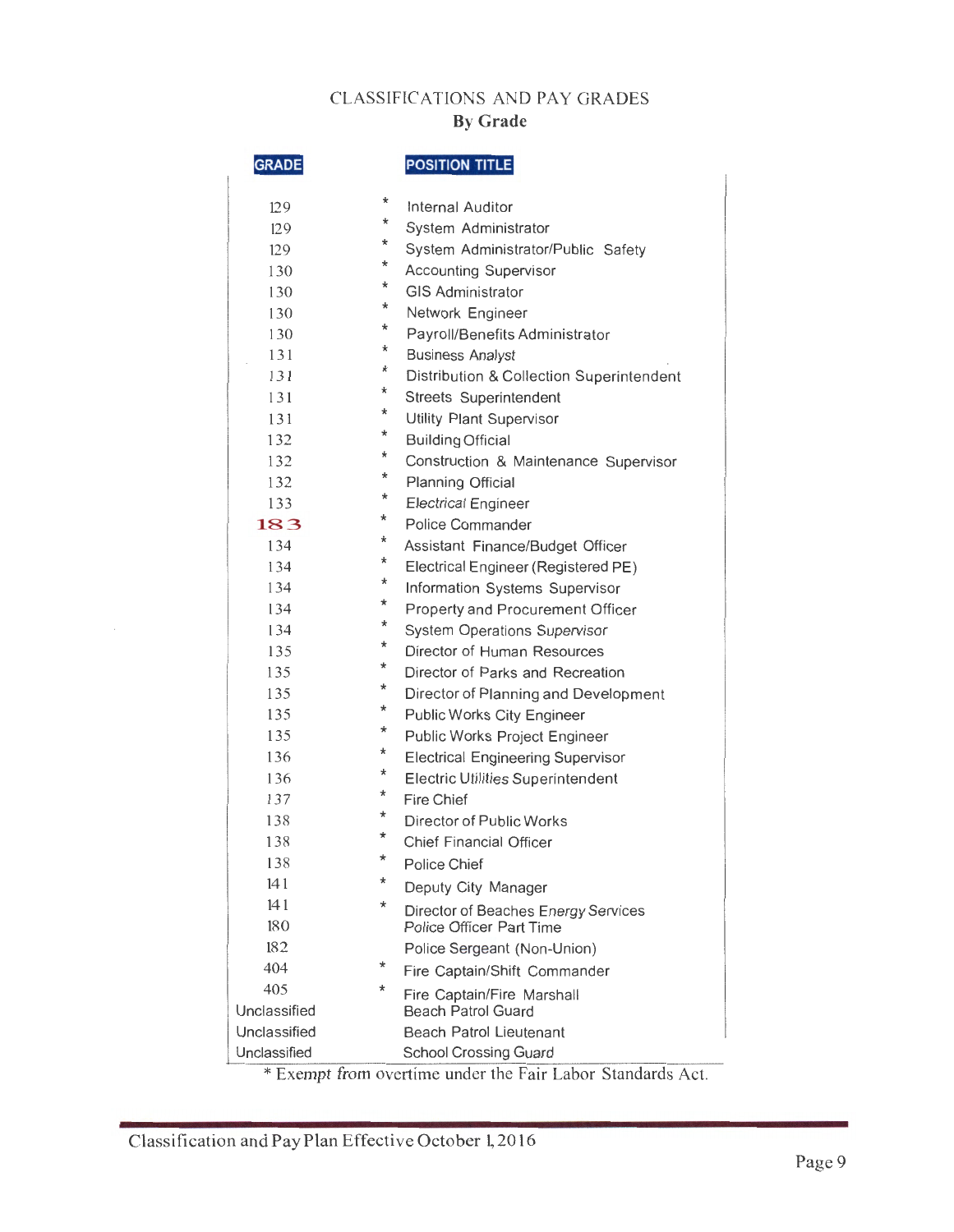#### **SECTION III**

## **PAY GRADE SCHEDULE**

| <b>GRADE</b> | <b>MINIMUM</b> | <b>MIDPOINT</b> | <b>MAXIMUM</b> |
|--------------|----------------|-----------------|----------------|
| 108          | \$8.33         | \$10.94         | \$13.55        |
|              | \$17,326.40    | \$22,755.20     | \$28,184.00    |
| 109          | \$8.75         | \$11.46         | \$14.17        |
|              | \$18,200.00    | \$23,836.80     | \$29,473.60    |
| 110          | \$9.19         | \$12.05         | \$14.90        |
|              | \$19,115.20    | \$25,064.00     | \$30,992.00    |
| 111          | \$9.65         | \$12.67         | \$15.68        |
|              | \$20,072.00    | \$26,353.60     | \$32,614.40    |
| 112          | \$10.13        | \$13.27         | \$16.40        |
|              | \$21,070.40    | \$27,601.60     | \$34,112.00    |
| 113          | \$10.64        | \$13.95         | \$17.26        |
|              | \$22,131.20    | \$29,016.00     | \$35,900.80    |
| 1 14         | \$11.17        | \$14.66         | \$18.15        |
|              | .\$23,233.60   | \$30,492.80     | \$37,752.00    |
| 115          | \$11.73        | \$15.37         | \$19.01        |
|              | \$24,398.40    | \$31,969.60     | \$39,540.80    |
| 116          | \$12.32        | \$16.15         | \$19.97        |
|              | \$25,625.60    | \$33,592.00     | \$41,537.60    |
| 117          | \$12.94        | \$16.96         | \$20.98        |
|              | \$26,915.20    | \$35,276.80     | \$43,638.40    |
| 118          | \$13.59        | \$17.82         | \$22.04        |
|              | \$28,267.20    | \$37,065.60     | \$45,843.20    |
| 119          | \$14.27        | \$18.71         | \$23.15        |
|              | \$29,681.60    | \$38,916.80     | \$48,152.00    |
| 120          | \$14.98        | \$19.64         | \$24.30        |
|              | \$31,158.40    | \$40,851.20     | \$50,544.00    |
| 121          | \$15.73        | \$20.62         | \$25.50        |
|              | \$32,718.40    | \$42,889.60     | \$53,040.00    |
| 122          | \$16.52        | \$21.68         | \$26.83        |
|              | \$34,361.60    | \$45,094.40     | \$55,806.40    |
| 123          | \$17.35        | \$22.74         | \$28.13        |
|              | \$36,088.00    | \$47,299.20     | \$58,510.40    |
| 124          | \$18.22        | \$23.89         | \$29.55        |
|              | \$37,897.60    | \$49,691.20     | \$61,464.00    |
| 125          | \$19.13        | \$25.09         | \$31.05        |
|              | \$39,790.40    | \$52,187.20     | \$64,584.00    |

\*Annual salaries based on 2080 hours worked in a twelve-month period.